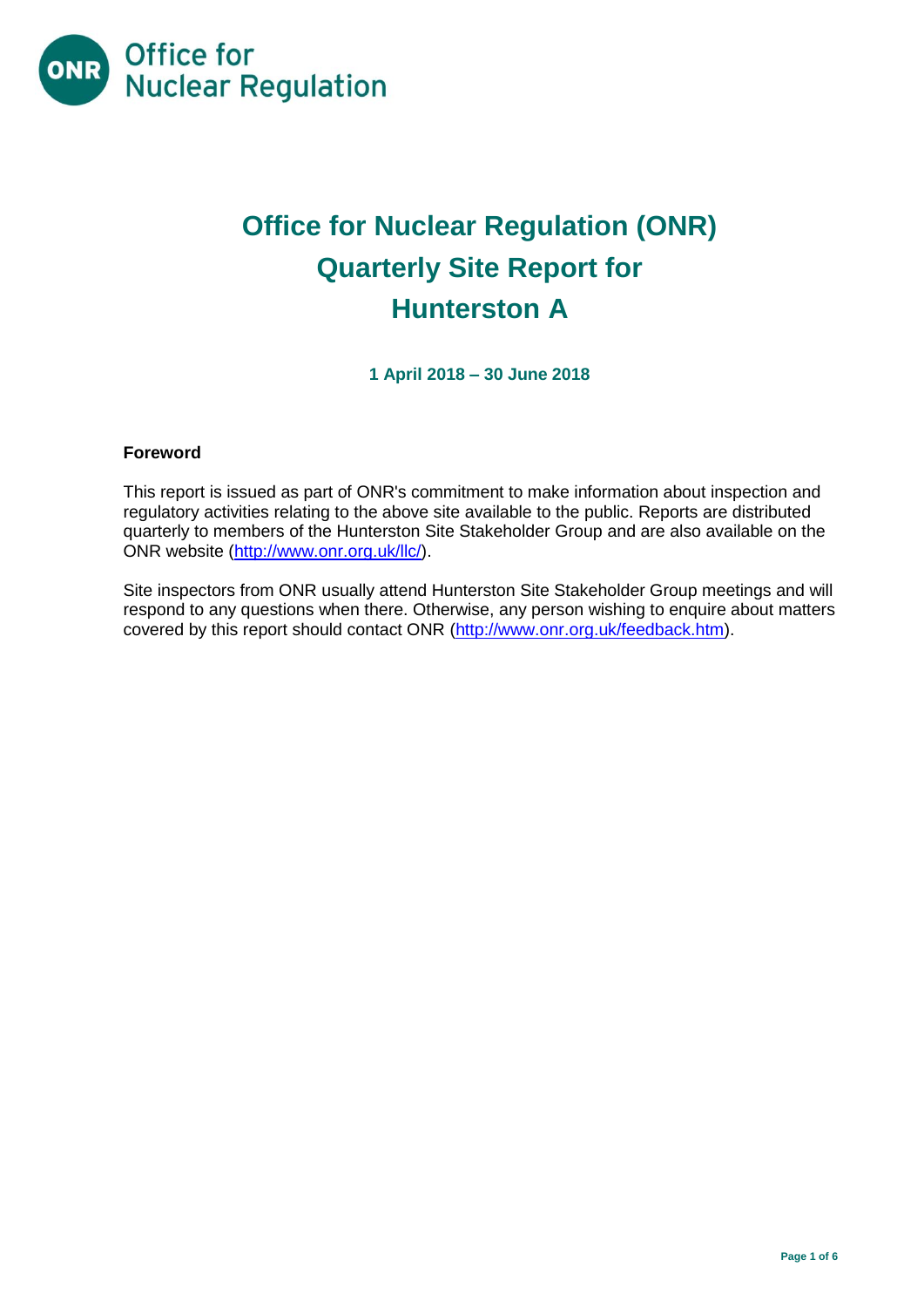# **TABLE OF CONTENTS**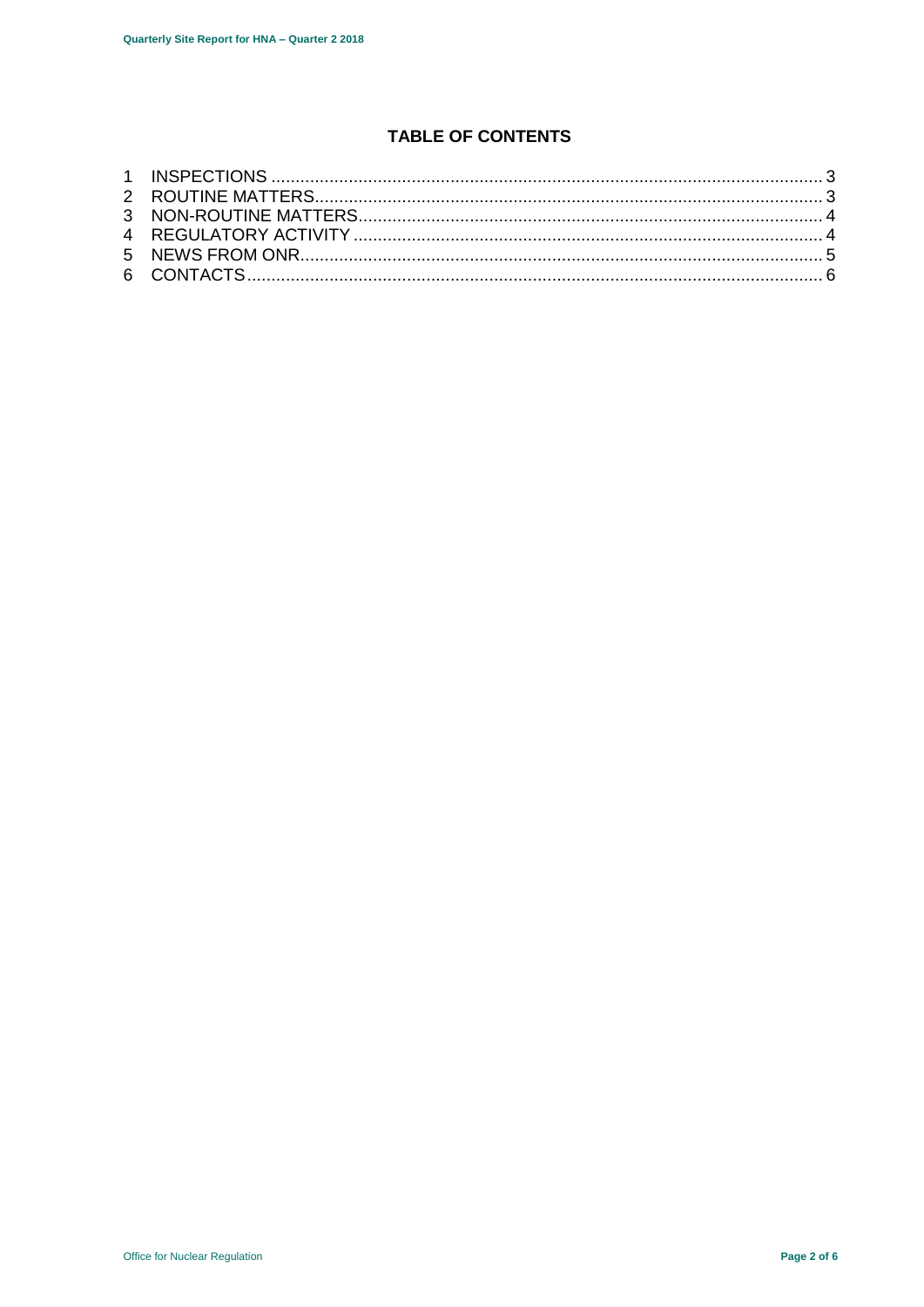## <span id="page-2-0"></span>**1 INSPECTIONS**

## **1.1 Dates of inspection**

ONR attended Hunterston A (HNA) site on the following dates: -

- $\blacksquare$  25 27 April 2018
- $\blacksquare$  7 June 2018
- $25 28$  June 2018

## <span id="page-2-1"></span>**2 ROUTINE MATTERS**

## **2.1 Inspections**

Inspections are undertaken as part of the process for monitoring compliance with:

- The conditions attached by ONR to the nuclear site licence granted under the Nuclear Installations Act 1965 (NIA65) (as amended);
- $\blacksquare$  The Health and Safety at Work Act 1974 (HSWA74):
- The Energy Act 2013; and
- Regulations made under HSWA74, for example the Ionising Radiations Regulations 1999 (IRR99) and the Management of Health and Safety at Work Regulations 1999 (MHSWR99).

The inspections entail monitoring licensee's actions on the site in relation to incidents, operations, maintenance, projects, modifications, safety case changes and any other matters that may affect safety. The licensee is required to make and implement adequate arrangements under conditions attached to the licence in order to ensure legal compliance. Inspections seek to judge both the adequacy of these arrangements and their implementation.

In this period inspections at HNA comprised eight Licence Condition (LC) Compliance Inspections. Compliance Inspections focus on single LC compliance sampled from areas across the site. Each area may include multiple systems. Those LCs addressed during this period were: -

- LC2 Marking of the site boundary.
- LC19 Construction or installation of new plant.
- LC20 Modification to design of plant under construction.
- **LC21** Commissioning.
- LC26 Control and supervision of operations.
- LC32 Accumulation of radioactive waste.
- **LC35** Decommissioning.
- **LC36** Organisational capability.

For LC26 ONR is seeking improvement from HNA in relation to their compliance with the requirements of LC26. Control and Supervision training is required for a post in engineering and a shift post and the level of oversight on the Programmes needs to be enhanced.

For LC32 ONR is seeking improvement from HNA in their handling, labelling and disposal of waste in the old reactor buildings where some accumulation in the reactor voids was found. Conventional health and safety matters were also identified for remediation focussing on fire safety. HNA are undertaking remedial actions which are being monitored by ONR.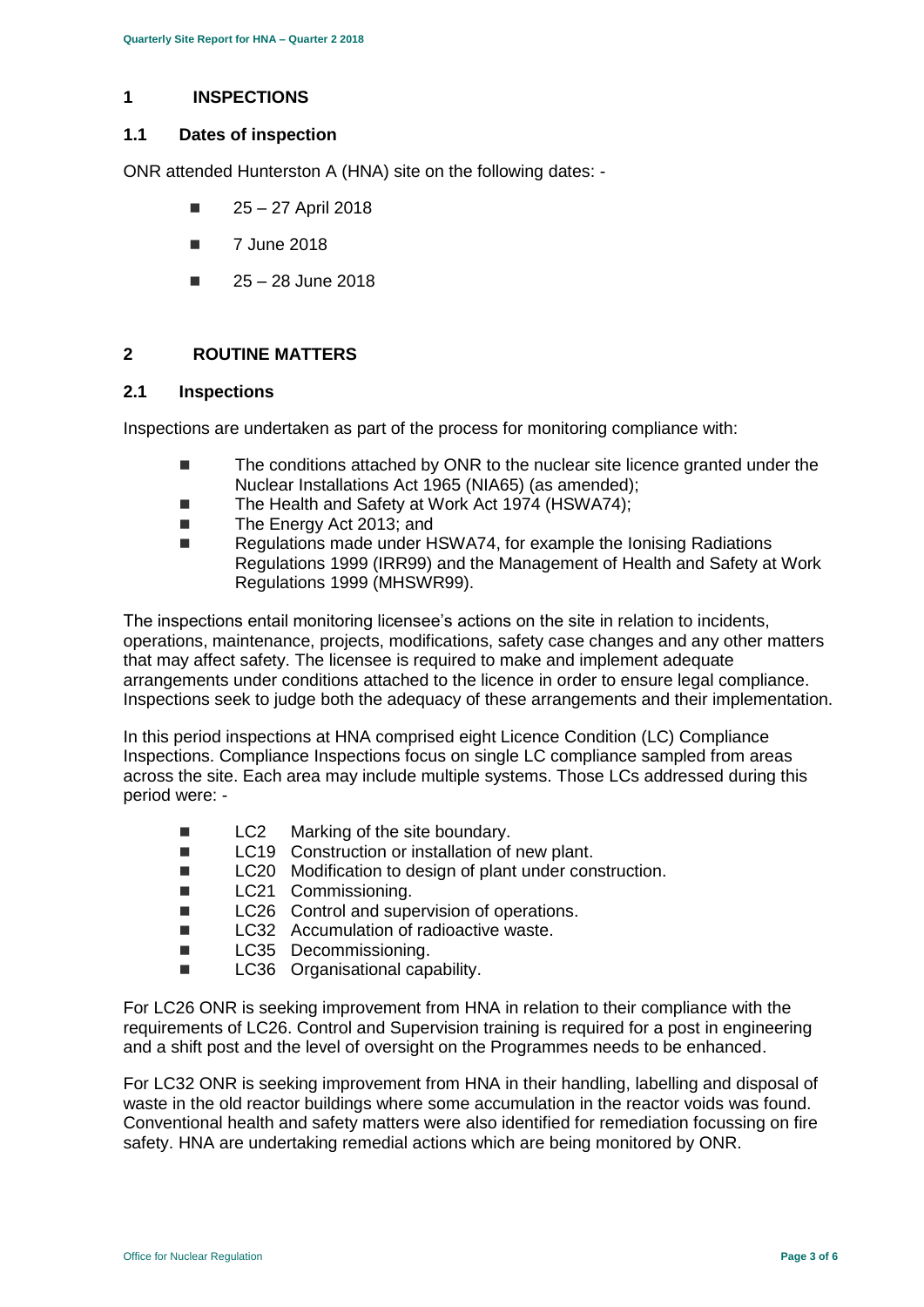For the other Compliance Inspections ONR judged that no formal action was required by the site in regard to the arrangements made and implemented by the site in response to safety requirements.

Also undertaken was a transport inspection that reviewed HNA arrangements in respect of the safe transport of radioactive material, against the requirements of the Carriage of Dangerous Goods and Use of Transportable Pressure Equipment Regulations 2009. ONR requested improvement from HNA in training for key personnel in Transport Emergency Arrangements. Progress will be monitored by ONR.

Where other improvements were considered necessary, the licensee made satisfactory commitments to address the issues, and the site inspector will monitor progress during future visits. Where necessary, ONR will take formal regulatory enforcement action to ensure that appropriate remedial measures are implemented to reasonably practicable timescales.

## **2.2 Other work**

In the first quarter of the year HNA requested a change to their Emergency Arrangements that requires formal ONR Approval. Both ONR and Magnox continued their assessment of this change during this period with dialogue in relation to an apparent role change that ONR believed required further underpinning.

ONR held a meeting with safety representatives, to support their function of representing employees and receiving information on matters affecting their health, safety and welfare at work.

#### <span id="page-3-0"></span>**3 NON-ROUTINE MATTERS**

Licensees are required to have arrangements to respond to non-routine matters and incidents. ONR inspectors judge the adequacy of the licensee's response, including actions taken to implement any necessary improvements.

There were no significant safety matters reported by HNA during this period.

# <span id="page-3-1"></span>**4 REGULATORY ACTIVITY**

ONR may issue formal documents to ensure compliance with regulatory requirements. Under nuclear site Licence Conditions (LC - [http://www.onr.org.uk/documents/licence-condition](http://www.onr.org.uk/documents/licence-condition-handbook.pdf)[handbook.pdf\)](http://www.onr.org.uk/documents/licence-condition-handbook.pdf) ONR issues regulatory documents which either permit an activity or require some form of action to be taken; these are usually collectively termed 'licence instruments' (LI), but can take other forms. In addition, inspectors may issue enforcement notices to secure improvements to safety.

No LIs or Enforcement Notices were issued to HNA within the reporting period.

<span id="page-3-2"></span>Reports detailing regulatory decisions are available on the ONR website at [http://www.onr.org.uk/pars/.](http://www.onr.org.uk/pars/)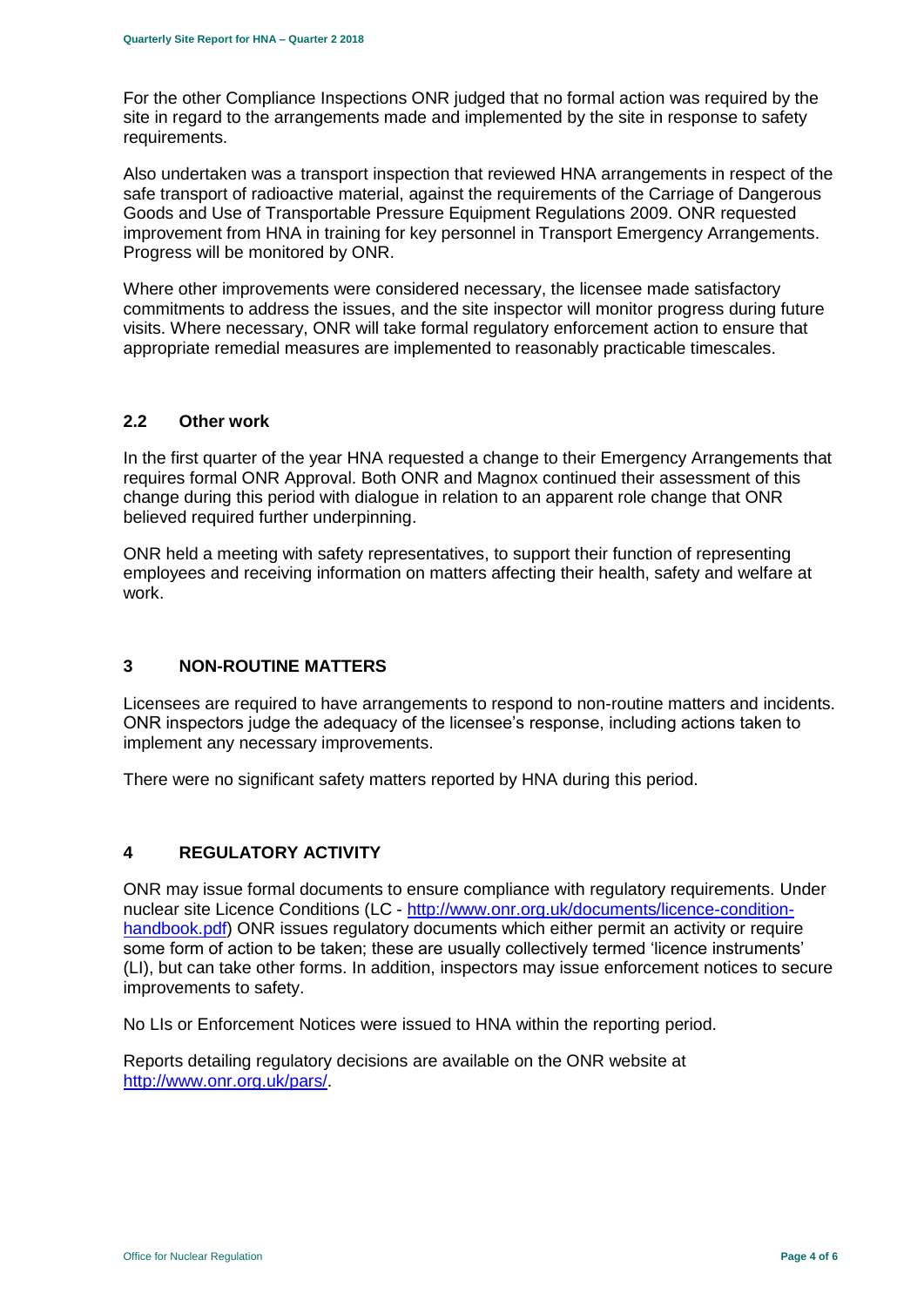# **5 NEWS FROM ONR**

#### **Stakeholder Engagement**

On 9 May we held our ONR annual Industry Conference, with the theme - 'Public Safety – everyone's responsibility.' Delegates from more than 45 different organisations attended, and we were delighted that Richard Harrington, Parliamentary under Secretary of State, Minister for Business and Industry, was able to join us to deliver a keynote speech. The conference provided us with an opportunity to engage directly with senior representatives from across industry and government on a number of topical and strategic issues affecting the sector.

As part of our continued stakeholder engagement work, we welcomed finance professionals from a number of nuclear site licensees and dutyholders to seminars in London and Birmingham in June. Led by our Finance Director, Sarah High, we hosted the seminars to provide the industry with a better understanding of our charging methodology, the principles we apply, and how the charging process works. To accompany the seminars we have also published a new booklet – [How we charge for Nuclear Regulation](http://www.onr.org.uk/documents/2018/how-we-charge-for-nuclear-regulation.pdf) – which is available on our [website.](http://www.onr.org.uk/documents/2018/how-we-charge-for-nuclear-regulation.pdf)

The next ONR/NGO engagement forum will take place on 11 October in London. This is a forum to discuss strategic, cross-cutting regulatory matters. Site specific matters are normally addressed via Site Stakeholder Groups. We are always keen to engage with a range of stakeholders and groups on nuclear safety and security issues, so if you do represent a nuclear-interest Non-Governmental Organisation, and are not already involved through our forum or via a Site Stakeholder Group, then please get in touch with the ONR Communications team for further details, via [contact@onr.gov.uk](mailto:contact@onr.gov.uk)

#### **Regulatory News**

A delegation from ONR, led by Chief Nuclear Inspector Mark Foy, supported the UK's contribution to the 6th Joint Convention review meeting in Vienna. Bringing together 78 countries from around the world, the Joint Convention on the Safety of Spent Fuel Management and the Safety of Radioactive Waste Management is the world's leading international forum for ensuring society and the environment are protected from hazards arising from spent fuel and radioactive waste. Further details can be found on the IAEA [website.](https://www.iaea.org/events/sixth-review-meeting-of-the-contracting-parties-to-the-joint-convention-on-the-safety-of-spent-fuel-management-and-on-the-safety-of-radioactive-waste-management-joint-convention)

In August Mark Foy, will host a webinar on the outcome of the UK report to the joint convention. Further details on how to sign up for the webinar will be advertised on our website and social media channels over the coming weeks.

We have notified Sellafield Ltd of our intention to prosecute the company for offences under Section 2 (1) of the Health and Safety at Work etc. Act (1974). The charge relates to an incident on 5 February, 2017, at a facility which handles special nuclear materials, which resulted in personal contamination to a Sellafield Ltd employee. The decision to prosecute follows an ONR investigation into the incident

In May we awarded the contract for delivery of the UK Nuclear Safeguards Information Management and Reporting System (SIMRS) IT system to Axis 12 Ltd. The IT system is necessary for us to establish a domestic safeguards regime after the UK's withdrawal from the Euratom Treaty. The government has now launched the consultation on Nuclear Safeguards Regulation, further details can be found on our [website.](http://news.onr.org.uk/2018/07/government-consults-on-nuclear-safeguards-regulations/)

#### **Corporate News**

In May we published a self-assessment exercise to update on how well our activity currently aligns with the Regulators' Code, which came into effect in April 2014 to provide a framework for how regulators should engage with those they regulate. The full report is available on our [website.](http://www.onr.org.uk/regulators-code.htm)